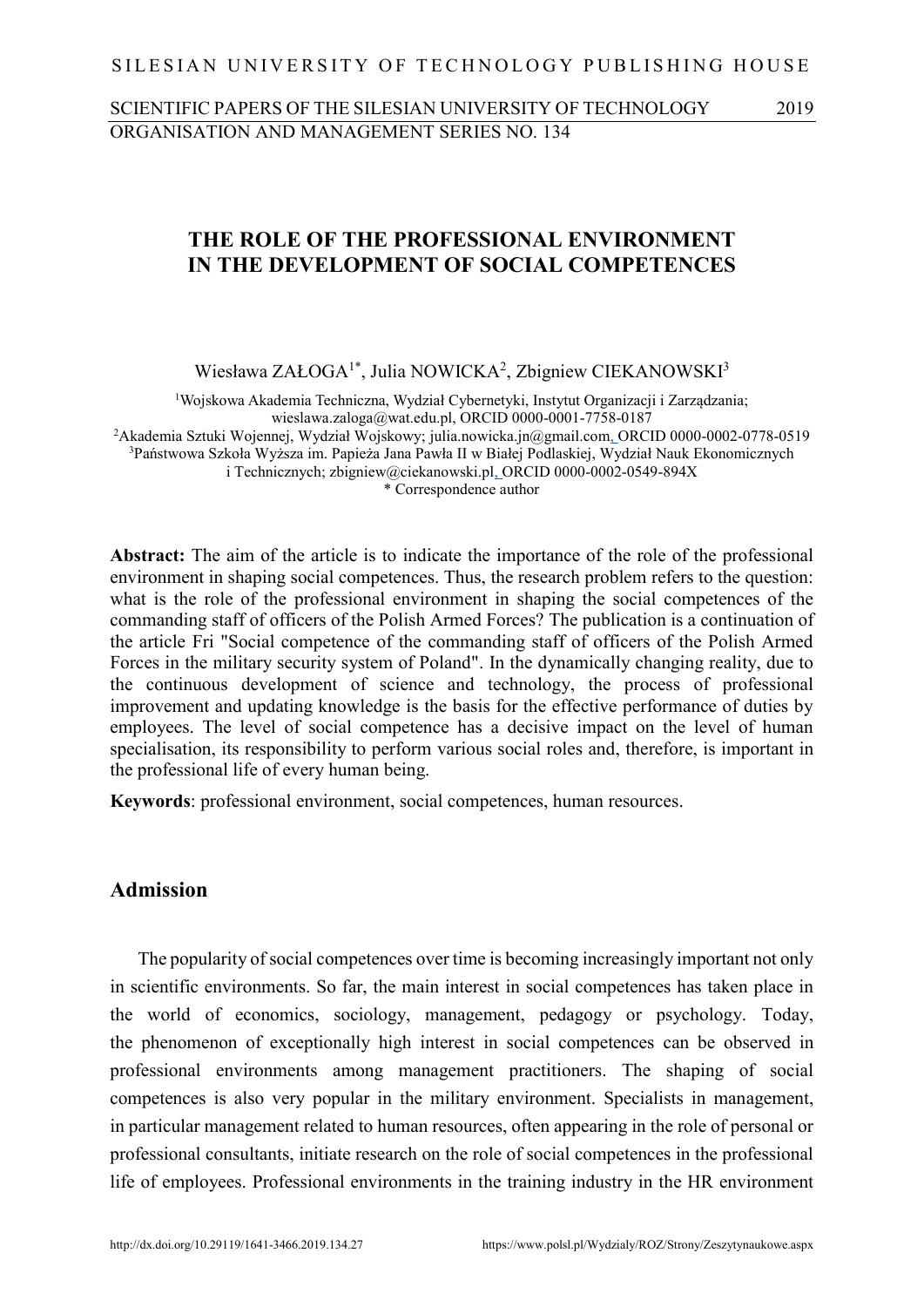(human resources) deal with extensive personal training or career counselling. In this matter, it is not possible to omit pedagogical, psychotherapeutic, socio-therapeutic and therapeutic environments, which play an important role in the area of personality research in terms of social competences.

Social competences include understanding the needs and feelings of others, expressing their own ideas and needs, solving problems, cooperating and negotiating, expressing emotions, assessing social situations, adapting behaviours to the needs of social situations, as well as initiating and maintaining friendships (Odom, Zercher, Marquart, Sandall, Wolfberg, 2002).

# **1. Impact of the professional environment on the development of employee social skills**

Among the most frequently mentioned components of social competence in literature are the following, listed as key social skills: assertiveness, cooperation and cooperation skills, negotiation, exerting influence, proper application of openness, rewarding and strengthening, motivating, building relationships, adapting to a new environment and new ones Situation, communication skills, i.e. non-verbal and verbal communication (listening skills, starting, running and ending a conversation, asking questions, expressing requests, gathering information, giving feedback, issuing orders, conducting discussions, negotiating and convincing others), the ability to deal with conflict situations and conflict resolution, empathy, self-presentation and shaping your own image, leadership, resistance to stress, etc. (Bandach).

An employee's professional effectiveness is affected not so much by his persistent personality traits, but by his competences, the level of which changes under the influence of various types of interactions. Through training, workshops and coaching programs, we can influence the improvement of the employee's qualifications to the level expected at a given position. Through the use of various forms of further education and stimulation of development, the employee achieves the level of competence required in higher positions, which opens him to further career advancement (Bandach).

According to the theory of the organisation's strive for strategic human resources management, individual professional development plans should be created in such a way as to best diagnose the potential and aspirations of the employee and support his/her individual development through adequate and diverse forms of activities in accordance with the objectives of this institution. This means that the role of the professional environment in shaping the competences of employees is a leading role. The professional environment undoubtedly directly and indirectly influences the shape of the employee's social training. It affects its intensity and effectiveness, depending on the motivational instructions of the individual. As a child, we acquire social skills through family relationships and in the environment in which we live.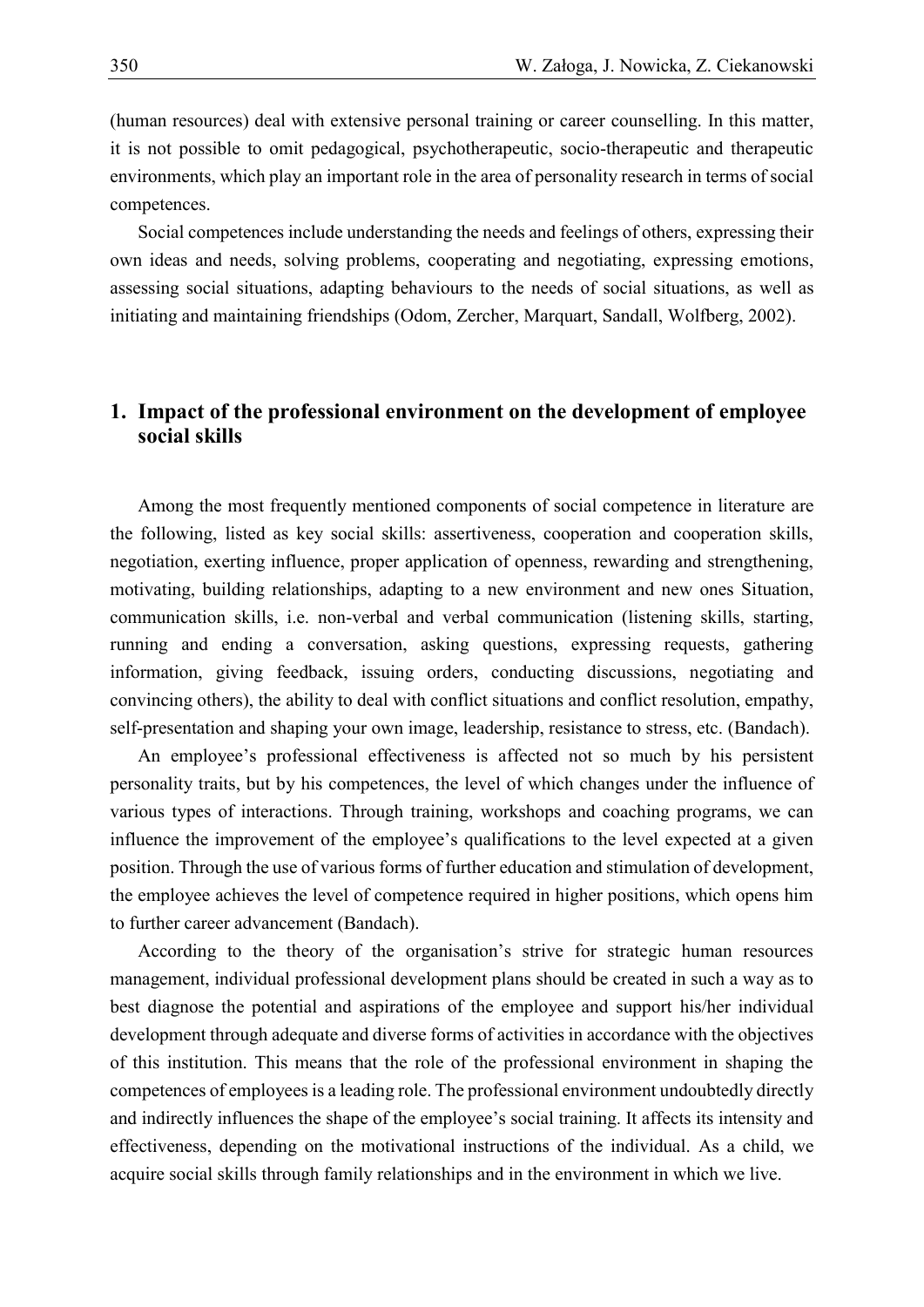The crucial elements in the development of employee competences play a key role from the professional environment, entities managing employees' competences. In general, we can say that this is the organisation, management and the employees themselves. In a wider and much more detailed approach to T. Oleksyn, this will be the chief executives, managers, personal specialists and the remaining managers in the role of direct superiors and the employees themselves. For more on the subject of competency management in an organisation, I will refer to the second subsection of this chapter.

The most important environment in improving employees' competences is their place of work. The development of social competences is mainly done through participation in the social work process. Work creates conditions in which the work process itself and the environment in which this work takes place affect the development of the features and views and attitudes of employees. The workplace also shapes interpersonal relationships and the attitude of identification with the profession.

A workplace is defined as a professional environment relating to the practice, or professional experience, that is brought by the self-improvement of man as self-employment. This means that the more developed and rich the human personality is, the more self-educating processes take part in the process of upbringing, hence in upbringing self-education processes play an important role in the enterprise through active participation in professional and social work (Jeruszka, 2006).

Human work is a social process carried out in a work environment. One can not overlook the impact that the professional environment has on the shaping of social competences and the level of competence. An organisation in which we employ individuals from the social point of view is a collective of people who are connected in a different way and feel as though they belong to this community.

According to J. Szczepański, the professional environment as an organisation is not only a technical and economic system, but also a social system, i.e. a team of interpersonal relations, the arrangement of individual groups and organisations and a system of positions and social positions (Szczepański, 1970).

The impact of the professional environment refers to people starting their career and continuing it. It refers to the period of professional development of an employee preparing for professional work, their performance and changes in professional life. Thus, the issue of the influence of the work environment on the development of competences applies to both youth and adults.

In the case of young people, it covers the area of practical vocational training in the working environment, the process of implementation to work and current professional work. In reference to adults, it includes previous professional work, including adaptation to a new profession or professional environment and a new scope of work, to tasks and functions, as well as adaptation to new conditions and a new character of work. The professional environment includes,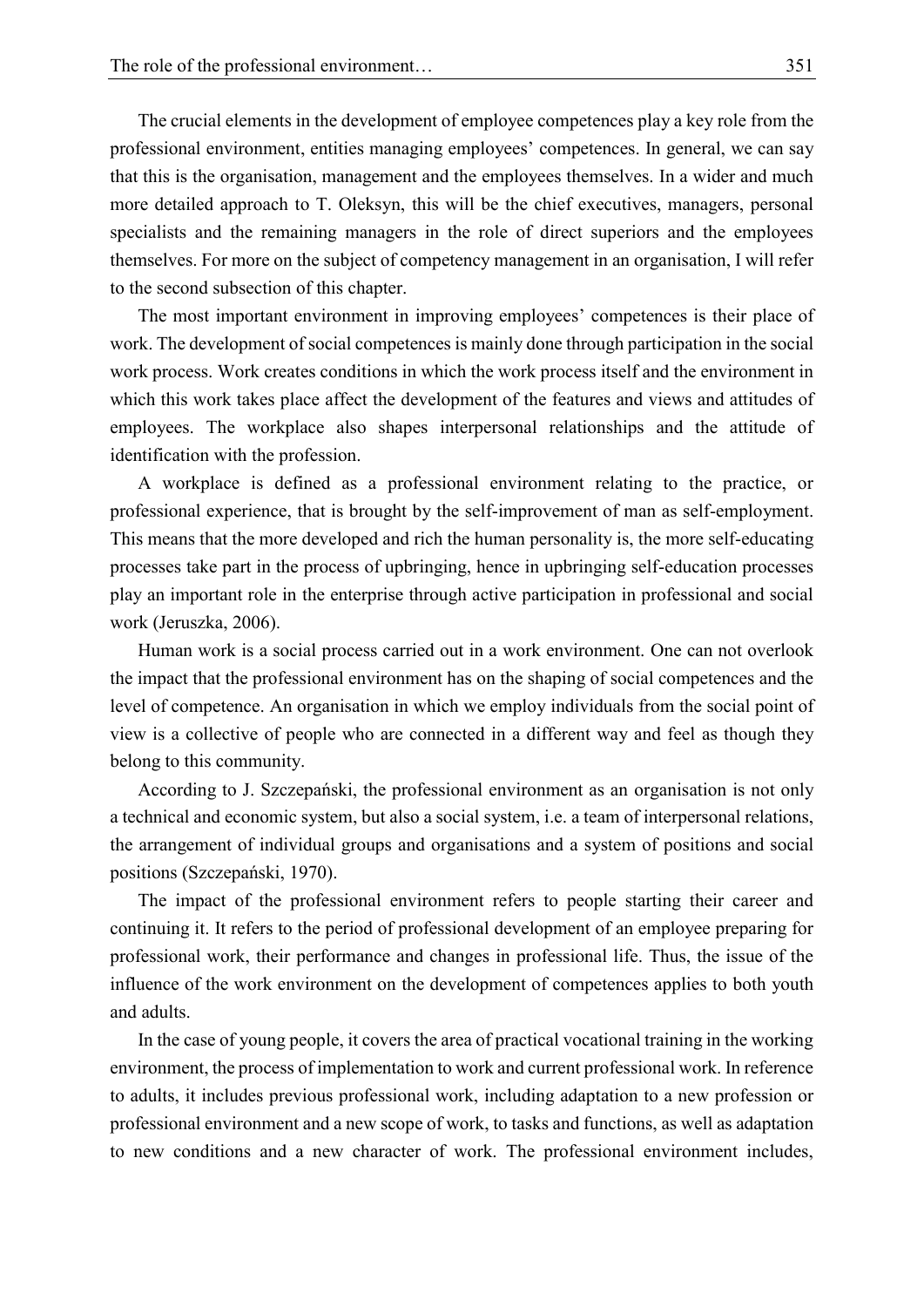therefore, a part of the issues related to education and shaping the personality of adolescents and adults (Jeruszka, 2006).

The professional environment affects the shape of the social training, and the entities appearing in the organisation affect the social unit, which is the employee. Literature emphasises the multifaceted impact of the professional environment. It shapes the needs of employees of higher order and value, it enables acquiring knowledge in real conditions, including those concerning the social environment and the rules applicable in the professional environment. In addition, the professional environment decisively influences the quality of knowledge acquired by employees. The importance of the professional experience resource is particularly valuable due to entering roles and establishing satisfying interpersonal relationships and decides upon the type of attachment style to other social groups.

In conclusion, it should be underscored that the employee's professional development through social training is in the interest of the employee himself. It should, however, be profitable for the organisation itself, in which the employee is professionally active. The economic result suggests that the influence of the organisation, and thus the professional environment, has a very large impact and plays a leading role in shaping the social competences of each employee in a given organisation.

### **2. Competence management entities in the organisation**

Effective implementation of professional careers is conditioned by active participation of three entities: the employee, superior and organisation. The need to manage career development is increasingly seen by most enterprises. It is connected with benefits for the company. Costs associated with recruitment are lower, because the opportunity to achieve a career goal in the company increases the motivation to work, which results in low personnel fluctuation. There is also the ability to attract the best employees and specialists from the external labor market. Skilful use of the knowledge acquired by the supervisor regarding career planning allows for the setting of realistic career goals by the employee and assigning him such work by the superior, which will best satisfy the employee's perceived needs and bring benefits to the company (Szałkowski, 2002).

Organisations have a very large influence on shaping the professional careers of their employees by managing their competences. This is in their structures, and with the help of clearly defined norms and procedures, career data is implemented through the use of appropriate tools. We can meet with a different approach to shaping the careers of employees, that is (Szałkowski, 2002):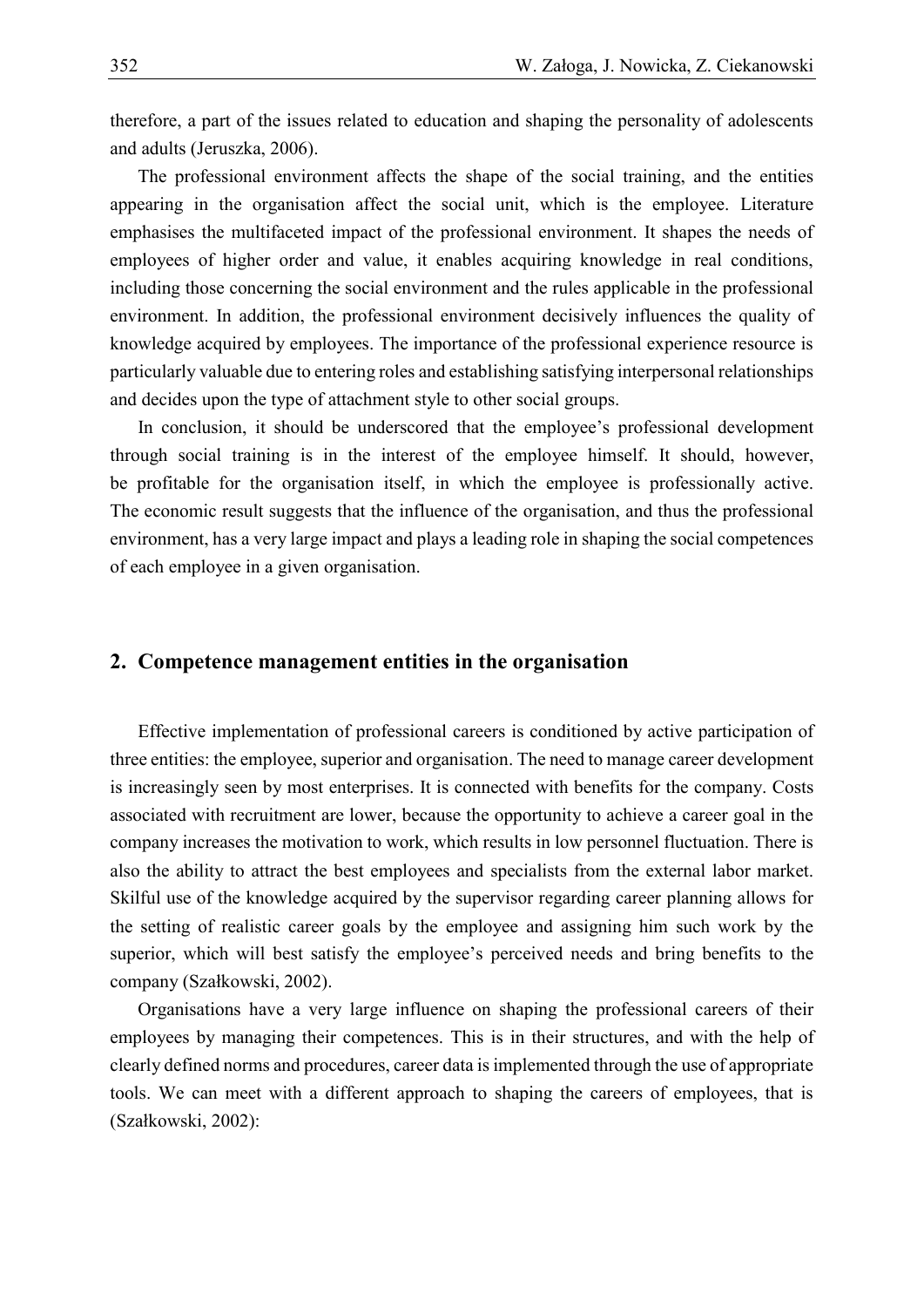- **approach of the "invisible hand**" managers believe that ambitious, talented people and confidently sooner or later they will succeed, and people with opposite traits do not want to make a career, so they will not reach the top of the organisational structure;
- **the "pearl seekers" approach** the company focuses on a selected group of people who exhibit the greatest predispositions for rapid learning and high-level positions in the future;
- **career planning approach** modern when the organisation strives to reconcile its goals;
- needs and opportunities with the employees' professional plans.

The third assumption is believed to be the most beneficial. Clearly defined are the requirements and regulations for promotion to subsequent levels, which positively affects the motivation of employees, and related to this – the implementation of the company's goals. T. Oleksyn presents a more detailed perspective on competency management in an organisation. He believes that competences in an organisation are managed by the same entities that manage the human resources (Oleksyn, 2010).

The role of the immediate superior in competence management in the process of shaping the careers of employees is very important and complex. This mainly applies to organisations of highly-developed and career-planning employees. In a majority of cases, the supervisor has direct contact with his subordinates, provides help, opinions and knowledge and assesses the level of tasks performed and decides upon their promotion (Oleksyn, 2010).

The top management in medium and large organisations is responsible for the strategy and the shape of the competency management system. Top-level managers of a given organisation have a decisive influence on the policy of the competency management system, the general shape of the mentioned system and its level of financing. The responsibility and decisions of the top management also include engaging external partners to participate in the competency management of the organisation.

Trade unions are often active in medium and large organisations. If this situation takes place in the organisation and then the trade unions, and if there is a desire by both parties that the competency management system should be part of the collective labor agreement, the top management conducts collective bargaining with the union in a working mode (Oleksyn, 2010).

The manager and personal specialists are actively involved in developing the policy of the competency management system and come to agreements with the management, lower level management and trade unions, if they function in a given organisation. The personal manager and his closest collaborators are responsible for the operationalisation of the competence management system, its ongoing service and improvement (Oleksyn, 2010).

Their work also involves developing and coordinating professional development plans for employees and managers. In addition, all activities are related to periodic reviews of employees and linking these results to professional development, and they also belong to managers and personnel specialists. It should be emphasised that the activities of managers and personnel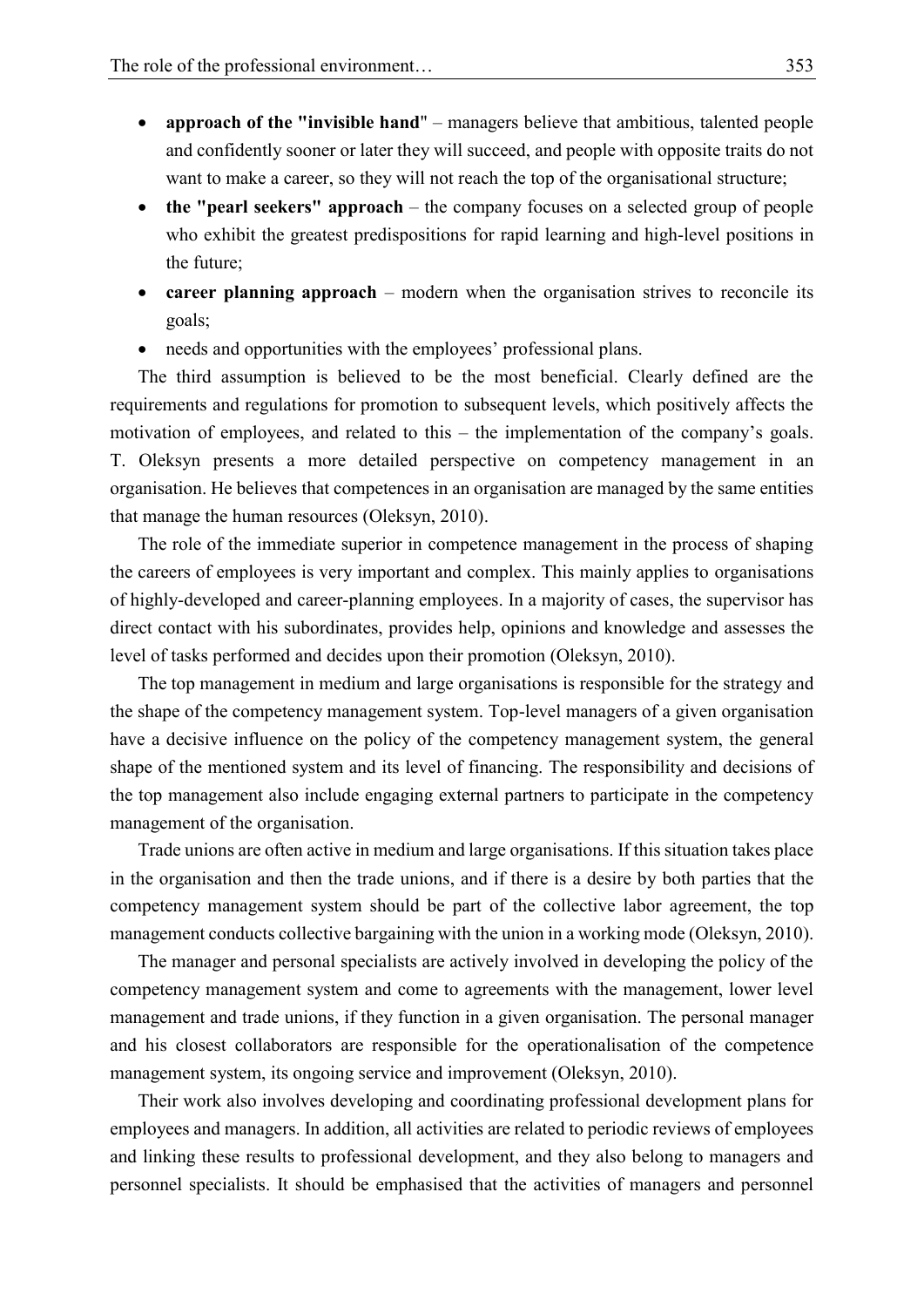specialists should result from close cooperation with other managers and specialists from other organisational units.

The ability to cooperate, especially in large organisations, is particularly important from the point of view of the organisational good and final outcome. In turn, the final results of the work of managers and personnel specialists depend on the ability to cooperate with other entities, as wella s efficiency and patience in communicating, seeking mutual understanding, the ability to resolve disputable issues and achieving a consensus (Oleksyn, 2010).

All other managers are also a very important part of the competence management system. The direct manager knows best what employees, and with what competences and skills, need for a specific position. It is the direct manager who knows the employees and their professional abilities best. He knows which employees have strengths and weaknesses and knows how to motivate them to work.

According to T. Oleksyna, if managers at the lower and upper level obtain the necessary autonomy and freedom of action, showing the appropriate skills, they can significantly develop the competence management system and ensure high efficiency (Oleksyn, 2010).

Lack of autonomy and limiting the activities of lower and senior managers may result from the activities of the chief management and personnel specialists. Shows it is most often a centralized decision-making process and thus a range of powers for individual organisational units.

The last entity of the competence management system is employees in the organisation. Employees who do not have any managerial role act as a subject in the competency management system in the organisation. Undoubtedly, we wonder to what extent employees play a role in managing competences in the organisation. However, we may assume in our considerations that this is the most credible subject, considering the knowledge of oneself or knowledge of one's strengths and weaknesses. It should be emphasised that, ultimately, the employees know what their knowledge, skills or lack of skills are. It should also be emphasised that employees need control in terms of their self-esteem, which may be, for example, inflated or underestimated. There is no doubt that employees are also worth encouraging to develop through, for example, showing them the benefits of expanding knowledge and qualifications.

In bureaucratic organisations, the scope of activities imposed on employees in the process of performing tasks is in force. Employees with no function in the organisation are usually not expected to participate in determining the content of sentences, nor is it possible to do so. However, in organisations where employees actually play the role of a competency management body, space is created not only for self-organisation, but also for co-defining the goals and tasks and the content of the work (Oleksyn, 2010).

The subjectivity of employees in the management and shaping of social competences should be expressed in taking over the initiative of shaping their own career paths in the scope of development or promotion. This also means that employees must take greater responsibility for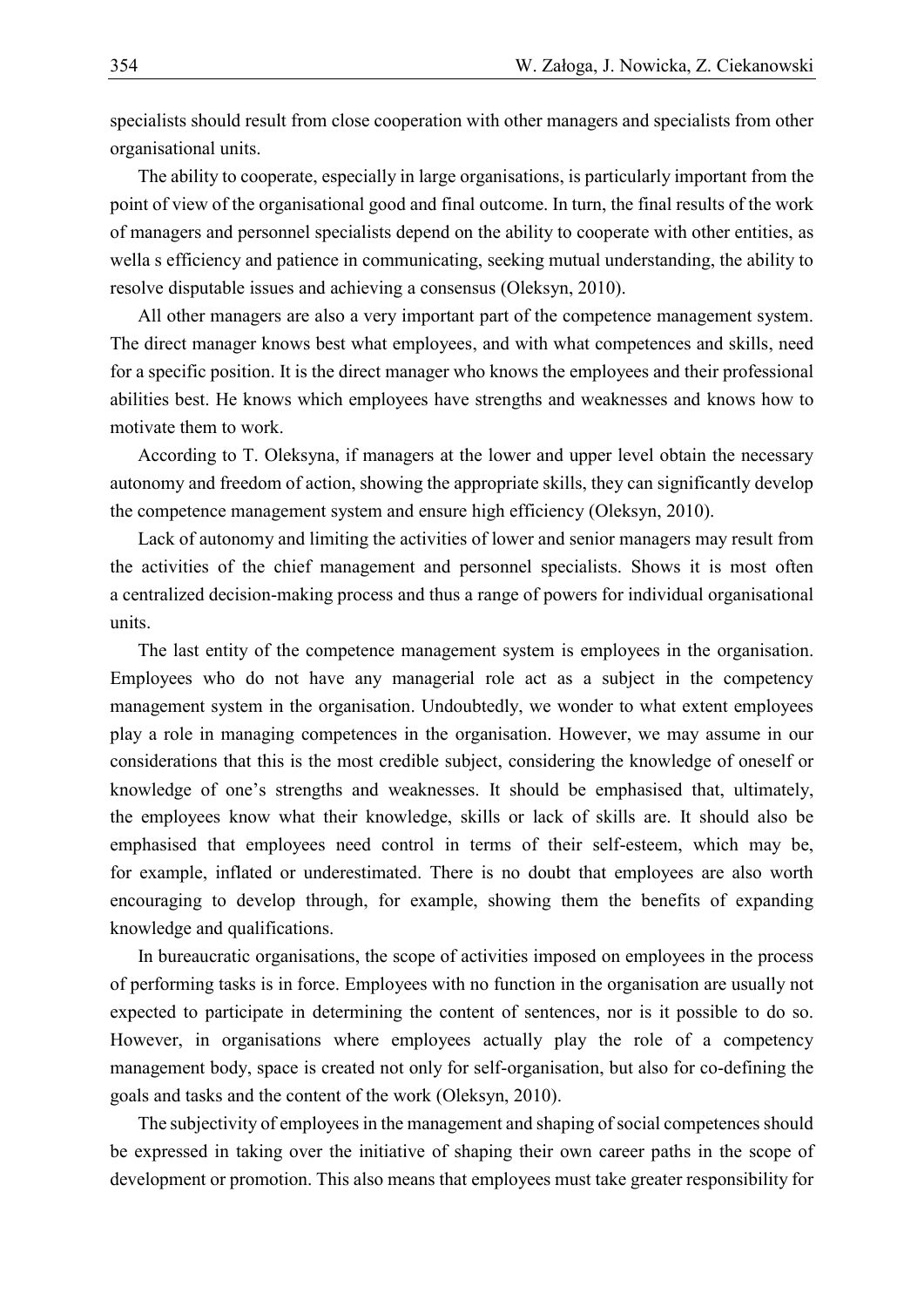developing their own competences. They can not hold the responsibility for the shape of their career only in management or organisation. The inner motivation for self-development is the leading one. It also means that employees, in their professional and development plans, often consider more than one organisation.

Summarising the above considerations in the area of competence management entities in an organisation, it should be undoubtedly emphasised that the division of roles played by individual entities is very important here. Each entity is responsible for shaping the professional competences in a given organisation. Cooperation between these entities should be based on strengths, such as the assumption of far-reaching decentralisation and developing and strengthening the mutual trust of individual competence management entities. This, in turn, does not mean that you can completely deprive the controls in question.

It should also be remembered that it is not possible to introduce the same competency management system in every department. Each organisation has its own specificity, and this means that the competency management system in each organisation should be different, i.e. tailor made. This, in turn, implies that each organisation is unique and unique. The organisations owe this uniqueness to the individuals employed within it.

#### **3. Harmonisation of expectations anticipated and possessed**

Competences have become the subject of special attention in modern management. We have entered the era of knowledge and information. The leading companies try to gain a competitive advantage by identifying and developing key competences of the company. These competences consist of the competence sets of all the employees of the company. Nowadays, from employees, apart from qualifications and education, more professional experience is expected. Namely, competences are expected that can generally be understood as a total of knowledge, skills and attitudes that provide the opportunity to overtake the competition (Rakowska, Sitko-Lutek, 2000).

In practice, this usually means that the competences that the organisation has at its disposal are expected to exceed today's needs. Harmonisation of competences should take place not only on the scale of the organisation, but also in its individual areas. This is often dictated by the expectations of the external environment, e.g. customers or contractors. A turbulent environment characterised by continuous change is most often the reason for the change of competences in the organisation. It should be emphasised that the difference in the form of a competency gap between the profile of competences held and the profile of expected competences can carry high costs. The costs arise, e.g. from the employment of employees with higher qualifications.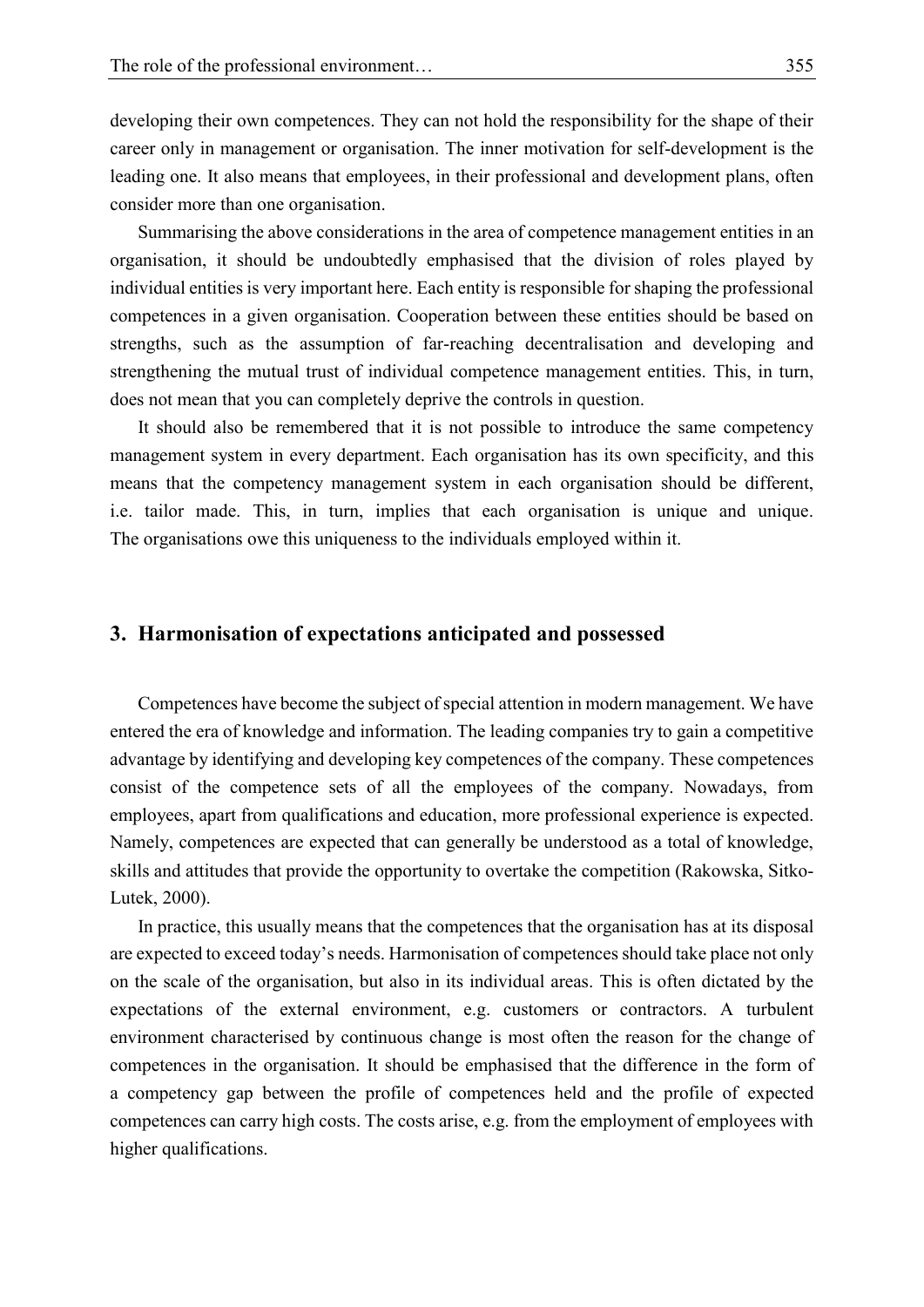As mentioned above, the organisation must adapt to the expectations of customers who expect, for example, comprehensive service, and this, in turn, requires a broader competence. Harmonisation of competences can be illustrated in more detail, referring to the analysis of the demand for employees, which focus on the areas of the economy that will develop in the near future. In such assumptions, we are guided by the fact that the demand for employees with specific qualifications will grow wherever the "professions of the future" are sought. Unfortunately, the labor market is highly unstable, and for some time, the range of professions has been changing constantly over a fairly short time. In this situation, the competence gap still exists, and it is difficult to predict what competences will be sought by the employer in the future. For this reason, the employee must be flexible and be prepared to have to be retrained several times. This is why it is worth looking at the competences increasingly expected by employers towards employees, both now and in the future.

Both groups of competences held and expected should be harmonised. In literature on the subject, the traditional approach assumes that the competences of employees should be adapted to the changing conditions of requirements at workplaces. However, this does not mean that harmonisation can not take place in the opposite direction. Harmonisation in the case when the specific competences of employees result in the re-profiling of content at the workplace, they may give up one job in favor of taking another. The determinants of the sets of expected competences and at the same time the starting point is the mission, vision and strategy of the organization and demand.

The sets of expected competences have, therefore, a quantitative and qualitative character. However, it should be remembered that there are organisations on the market already, and that means that they have, and have at their disposal, a certain set of real competences held by employees (Oleksyn, 2010).

# **4. Assessment of employee competences in the human resource management policy**

Nowadays, the importance of human resource management is growing. Human resource management has a central place in all organisations, regardless of their type and size. This is due to recognition of the fact that human capital is a valuable means of improving the efficiency and awareness of the values associated with improper management of people. It is people who provide the organisation with their work, talents, creativity and energy. It is people who create and develop technology, create a company and participate in its life. A company's durability and profits depend on who they are, what they do and how they work. The human resource management process is a systematic procedure to ensure the organisation has the right people in the right positions at the right time. The main goal of human resources management is to find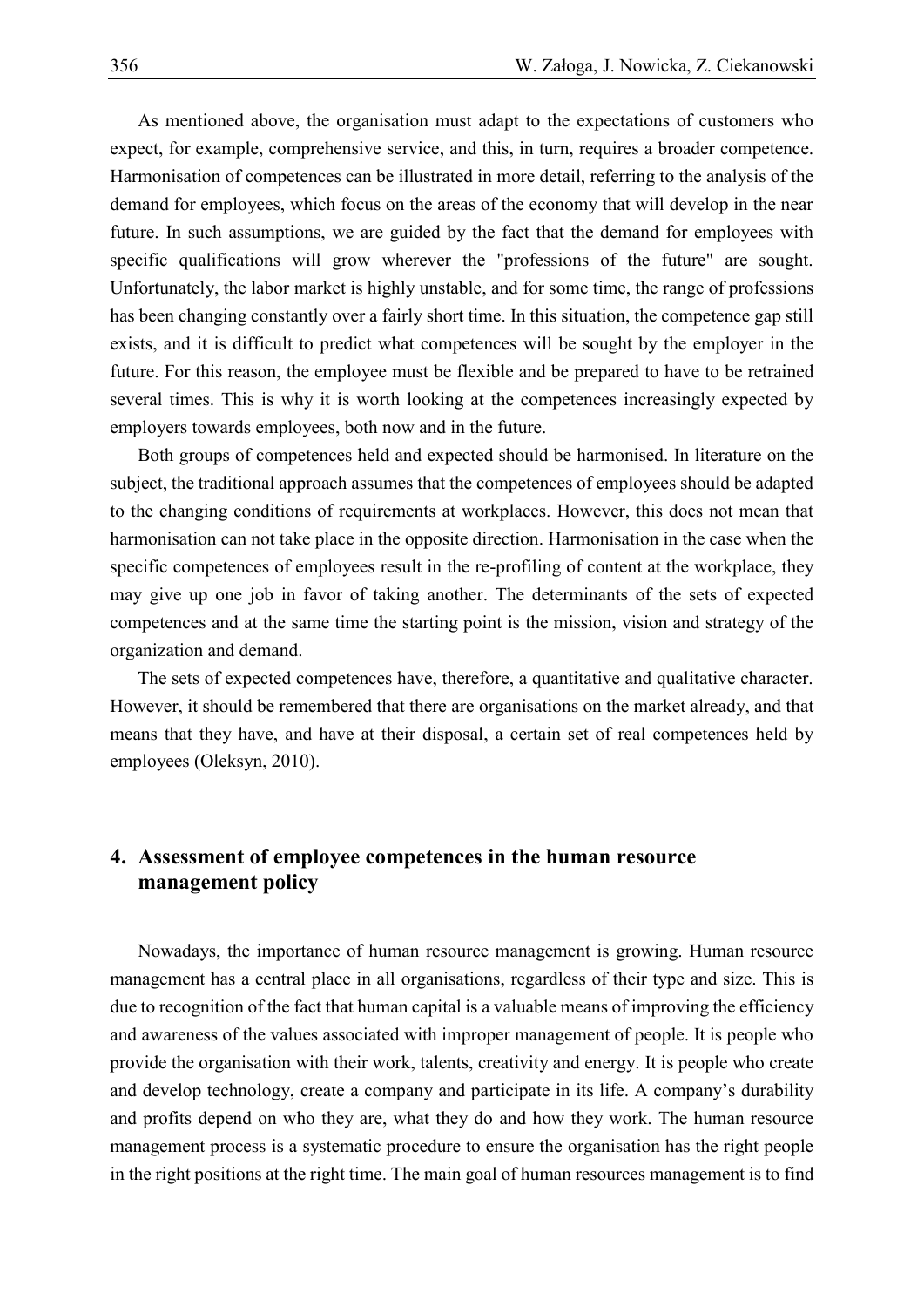the right people who will fulfill the functions and tasks of the organisation, which should be implemented in an integrated manner. Many modern organisations take this issue very seriously.

Human capital includes all the attributes and properties embodied in people that have a certain value and are a source of future benefits, both for the employee – the owner of human capital, and for the organisation benefiting from this capital under certain conditions (Pocztowski, 1998).

Human capital is a pool of knowledge and skills developed in the course of education and professional experience, as well as health and vital energy (Ciekanowski, 2013). Thanks to this, the organisation's goals can be realised. People are the key to success, and the expenses allocated to their selection, training and maintenance in the company are returned, because they bring additional value to the entrepreneur. Nowadays, despite the growing availability of modern technologies and financial resources, companies with the most competent, ripped and effort-able employees acquire the largest competitive advantage. The theory of human capital focuses on practical issues related to the recruitment of employees, their development and rewarding, measuring their values, the assessment of human resources management processes, learning in the organisation and knowledge management.

Human capital is a key element of a company's market value, which is why its value should be recognised in the books as an indicator of the total value of the company and its intangible and tangible assets. This is important information for investors, as well as entities considering mergers or acquisitions (Armstrong, 1996). The process of setting measurement indicators and collecting and analysing related information will direct the organisation's attention to the actions to be taken to find, retain, develop and make the best use of human capital.

Measuring the value of human capital can form the basis of a resource-based human resources strategy to develop the key competences of an organisation. Human capital value measurements can be used to monitor progress in achieving the strategic goals of human resources management and, in general, to assess the effectiveness of human resources management practices (Armstrong, 1996).

One of the key elements of the HR management process in each company is the assessment of employees. Assessment is the process of long-term manifestation the behaviour of the employee and the valuation of elements of his relation to the assigned tasks, company, superiors and colleagues (Maniak, 2001). The results of the evaluation may contain, in practice, the management of employees' multilateral use, but the condition enabling their correct use is to organise the assessment process into a certain system.

The concept of an employee evaluation system should be understood as a deliberately chosen set of elements and relations occurring between them, aimed at improving the efficiency of human resources management in the context of achieving the assumed goals and mission of the organisation (Maniak, 2001). The assessment usually includes the quantitative and qualitative aspects of the organisational functioning of individual people and answers the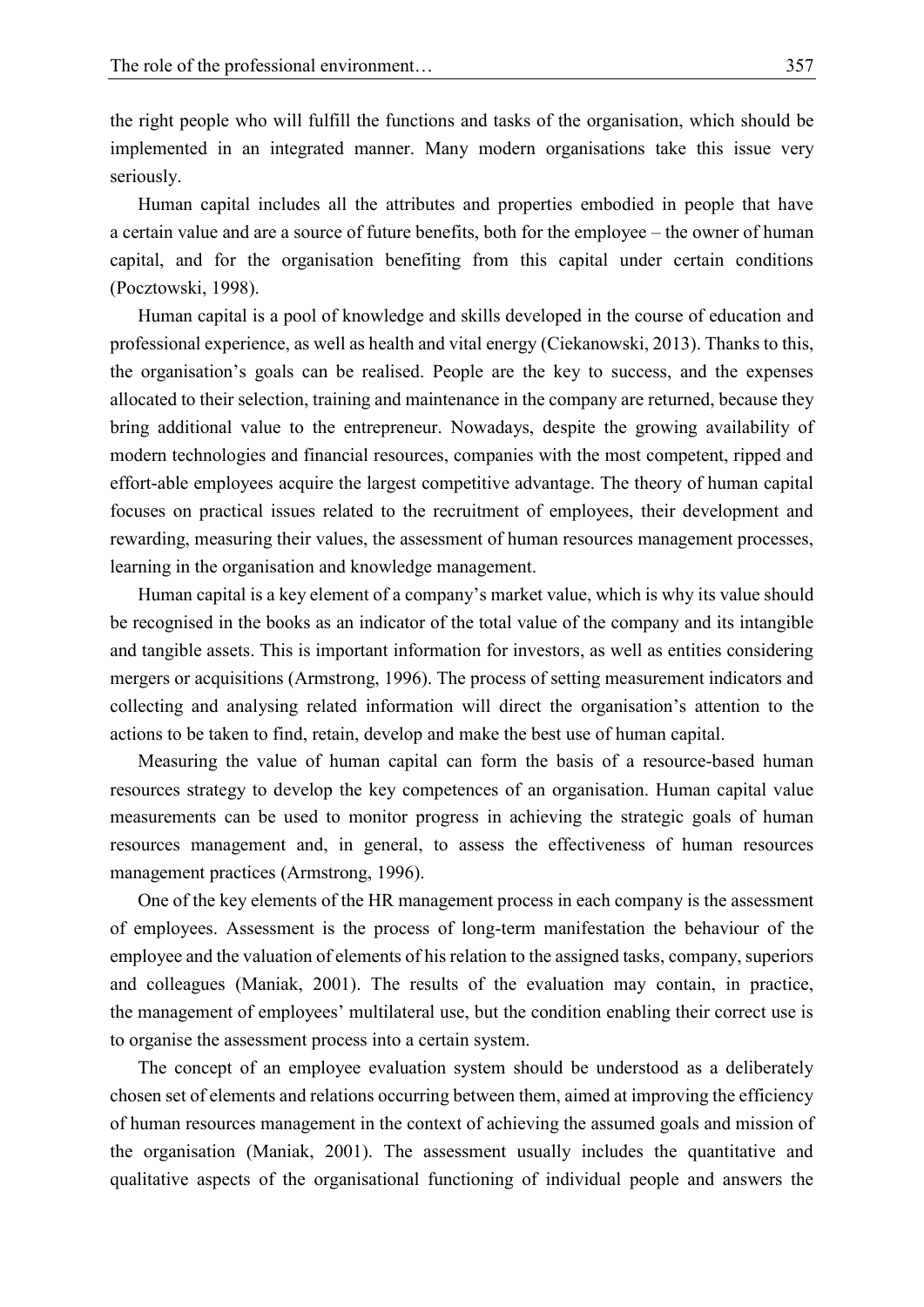question: if and to what extent the employee fits a specific job. The results of the assessment are used to plan individual careers, education and development paths. They are also the basis for the decision on remuneration, promotion, degradation or shifting. The evaluation system is linked to the remuneration system in force in the organisation. When talking about employee evaluation, its two basic forms should be distinguished: current assessment and periodic assessment.

Taking into account personality traits in assessment systems is apparent from the conviction that there is a relationship between the psychological abilities of the employee and their adjustment to the requirements of a particular job and the effectiveness of their work (Smyk, Juchnowicz, 2000). These criteria include relatively constant features of the human psyche that are relevant to the requirements of the workplace. Among these personality criteria are, among others: responsibility, energy, assertiveness, resistance to stress, self-confidence, accuracy, honesty, balance, loyalty, imagination, creativity. Assessment procedures using personality traits are related to the expression of opinions supported by the observed situations in the workplace rather than using specific tests prepared by specialists.

The assessment method is another element of the employee evaluation system.

In the practice of human resource management, there are many methods of employee evaluation that differ in terms of achieved results, the ability to avoid the most common mistakes, the costs of their implementation and the time-consuming nature of their implementation. All the methods used to assess employees can be divided into relative methods (Golnau, Kalinowski, Litwin, 2007), which consist in comparing employees with each other, and absolute methods (Golnau, Kalinowski, Litwin, 2007), which consist in comparing employees with established standards, standards, and models.

An important role in the employee evaluation system is exercised by the assessment entities. The evaluator assesses employees (Pawlak, 2003). In the traditional evaluation, the employee appraisal entity is the direct superior who knows the employee best, because he/she has the ability to constantly monitor him/her in the course of work. However, limiting yourself only to the supervisor's assessment is unreliable. The supervisor's assessment may be biased for various reasons and reasons. Therefore, it is recommended that as many entities as possible be included in the assessment.

All employees of the company should be assessed. What is important here is the division into groups, which will be assessed according to other criteria specific to them. In each company, this division will be slightly different. Functioning plays an important role in this process in the company, as well as an appropriate communication system. It should be used to inform employees about the objectives of the evaluation, the manner and timing of its assessment and the proposed assessment criteria. It should be shown to employees that this evaluation process is neither a punishment nor a reward, but it is a routine activity that is part of the personnel management system.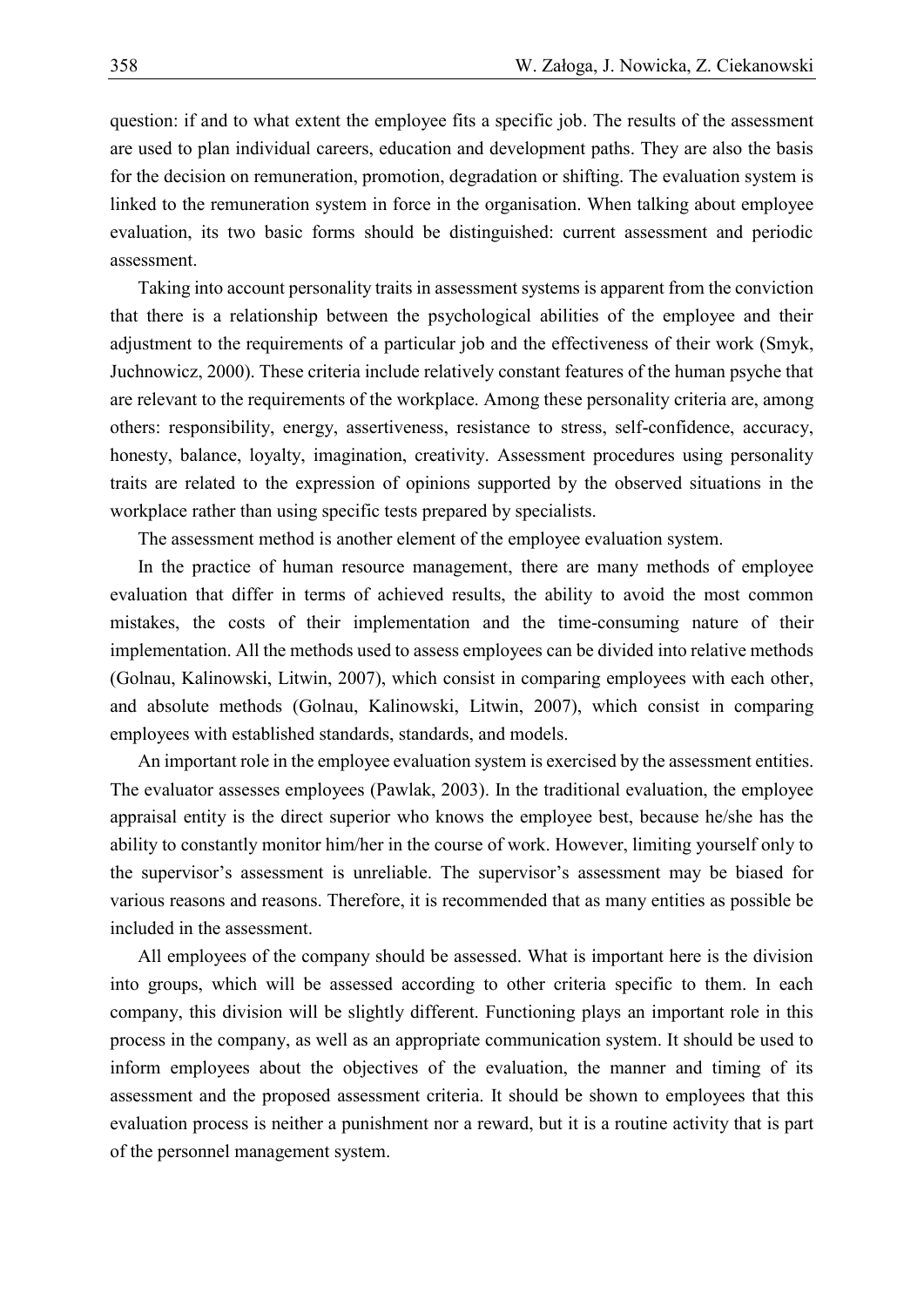The process of informing employees about periodic evaluations should take into account the stage of presenting the intention to introduce a system of assessments, combined with the presentation of evaluation objectives and the adopted criteria and methods of assessment; creating opportunities for employees to submit critical remarks about the system being designed and to include employees in the preparation of the assessment system, especially when developing assessment criteria (Golnau, Kalinowski, Litwin, 2007).

The rated entity, i.e. those who are subject to assessment, may be a single employee or a group of employees (Pawlak, 2003). The assessment of the individual is more important, as most of the personnel decisions refer to this person. However, there are situations when the assessment covers organised teams of people and even categories of employees. An individual assessment may refer to the employee's qualifications, personal qualities, behaviour and work effects. A category of employees is assessed in connection with the analysis of human resources in the company. Various indicators are then examined and compared, e.g. work efficiency, use of working time, tardiness, absenteeism in particular professions, age groups or internship groups.

The frequency of assessing employees is also important. Depending on the adopted objectives, periodic evaluations are carried out every three months, every six months or every year. This can not be carried out too often, as it is a very expensive process. In addition, too short a period between successive assessments makes it impossible to achieve the adopted goals, e.g. supplementing the qualifications by an employee. In addition, it would be cumbersome and time-consuming for both sides of the assessment process. On the other hand, periodic assessments carried out less frequently than every year make it impossible to track the development of employees and introduce appropriate corrections in due time.

The last element of the employee appraisal system is the principles of employee appraisal (Ludwiczyński, 2002). Assessment is one of the most important tools for human resources management; however, inexpertly carried out, it can do more harm than bring benefits. Therefore, it is worth remembering the typical risks associated with assessing people in an organisation (Pocztowski, 1998). This allows one to reduce the probability of errors that negatively affect the quality of the assessment and the state of employee relations in the company (Golnau, Kalinowski, Litwin, 2007).

The employee evaluation system is a very useful tool used by a vast majority of modern companies. The use of methods of conducting evaluations and applying their results in the practice of human resources management raises some controversies. It happens that the information obtained from the employee evaluation is not used as a whole to perform a personnel function, but to select employees in the restructuring process, which is obviously perceived negatively by employees and makes them object against assessments (Kawka, Listwan, 2004).

The assessment system should be used to plan and coordinate the process of managing people so that they can do their work productively in relation to the expectations of their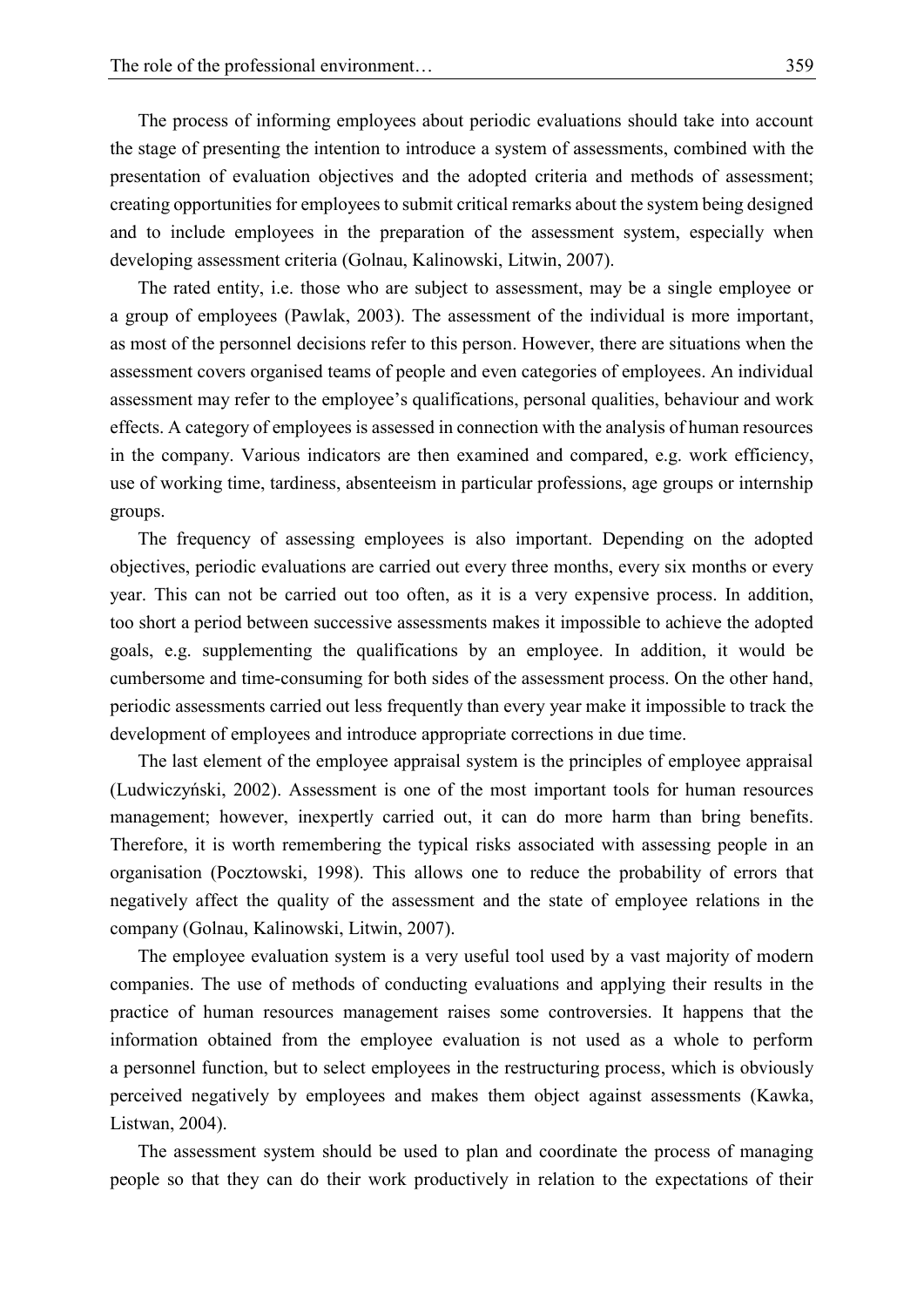superiors. At the same time, the assessment system should serve employees so that they can achieve their goals and expectations towards the organisation.

Employee evaluation is a special element of personnel policy due to the fact that it is a starting point for many activities in the field of personnel policy. The assessment is the basis for determining staffing needs, employees' achievements, developing the remuneration system, staffing (promotions and redundancies), as well as creating the concept of employee improvement (training programmes) and career paths (Janowska, 2002).

Regular employee evaluation is an instrument of a motivational policy, and it also enables the diagnosis of the employee's development potential. This allows for the optimal use of their skills and qualifications, as well as planning of the development path. An important factor of periodic assessment is also feedback to employees concerning how their work is perceived (Znańska-Kozłowska).

The employees' evaluation in an organisation consists in comparing the results of their work, behaviour and personality traits with the assumed models of these assessment criteria. Employee evaluations play the role of one of the basic elements of the approach to managing people resulting from the human resources management policy. They are an important factor in the implementation of a company's personnel strategy.

#### **Summary**

Consideration of social competence issues from the perspective of human resources management is an equally fascinating and problematic issue. Social competences are, by their logical essence, names (notions) of indistinct meaning (Ajdukiewicz, 1956), i.e. it is not easy to define the characteristics of the team for the content of these concepts. An analysis of literature on the subject indicated a significant number of contextual definitions defining the notion of interpersonal, social, communication, language and cultural competences (Goleman, 1998, 2007), all of which are related to the management of the impression, i.e. the acquisition of linguistic, cognitive and social factors, and their use in the process of individual development.

The essence of the full managerial function is the continuity on the entity and involvement in the education process of these skills and continuous improvement of their qualifications in the discussed area. Literature on the subject, despite the rich collection of texts, has a modest description of the interactions of individuals in the social environment. Giving this category a role could contribute to increasing the transfer of knowledge to practice. As a result of the conducted research, it can be stated that the professional environment has a huge impact on the development and shaping of an employee's social competences. In addition, the development of social competences is influenced by the actions of the management staff motivating and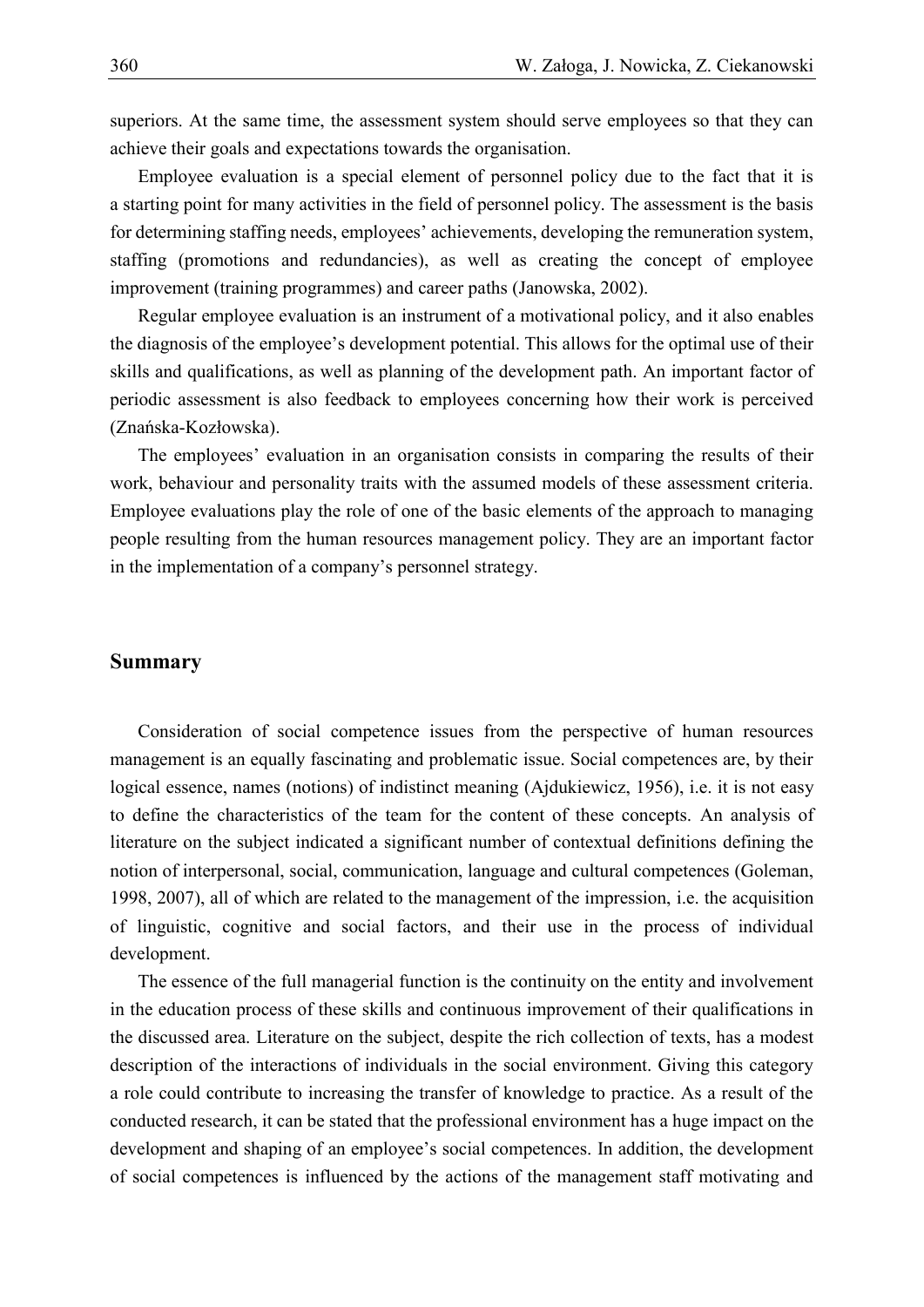supporting the activities of the staff. It is not possible to omit the interested person, i.e. the employee, when it comes to shaping social competences. The extent to which social competences are shaped depends on the internal and external motivation of the employees of a given organisation. Social competences are strongly rooted in the learning process, which provides the opportunity for systematic deepening of their qualifications. In this way, a feature called self-control is developed, which describes a person that is aware of his social reactions while being sensitising to the behaviour of others. Self-control activities have a pragmatic impact on created relationships, as the way we are treated usually depends on what others think about us (Miller, 2000). The opportunity to participate in the process of acquiring skills and knowledge provides, among others, institutional education, to which a given individual is subject.

The authors of this publication presented the theoretical content, introducing to the issue the role of the professional environment in shaping social competences, treating it as a complement to the article entitled "Social competence of the commanding staff of officers of the Polish Armed Forces in the military security system of Poland" and, at the same time, as a contribution to the presentation of research carried out in the context of the cited article and this publication. The authors of this article are aware that the presented study is not an exhaustive description of the complexity of the phenomenon of social competence. Therefore, it is justified to continue exploring the subject matter and to publish it in subsequent cyclical publications.

## **References**

- 1. Ajdukiewicz, K. (1956). *Zarys logiki.* Warszawa: Wyd. PZWS.
- 2. Armstrong, M. (1996). *Zarządzanie zasobami ludzkimi*. *Strategia i działanie*. Kraków: Wyd. Profesjonalnej Szkoły Biznesu.
- 3. Bandach, M. *Trening umiejętności społecznych jako forma podnoszenia kompetencji społecznych*, www.http://jem.pb.edu.pl/data/magazine/article, 26.08.2018.
- 4. Ciekanowski, Z. (2013). *Jakość w zarządzaniu zasobami ludzkimi.* Jarosław: PWST–E.
- 5. *Co ma wpływ na rozwój zawodowy pracownika?* ProFirma Sp. z o.o., Oddział Warszawa, www.http://nf.pl/po-pracy/co-ma-wplyw-na-rozwoj-zawodowy-pracownika, 25.08.2018.
- 6. Goleman, D. (1998). *Working with emotional intelligence.* New York: Bantam.
- 7. Goleman, D. (2007). *Inteligencja emocjonalna*. Poznań: Media Rodzina.
- 8. Golnau, W., Kalinowski, M., Litwin, J. (2007). *Zarządzanie zasobami ludzkimi*. Warszawa: CeDeWu.
- 9. Janowska, Z. (2002). *Zarządzanie zasobami ludzkimi*. Warszawa: PWE.